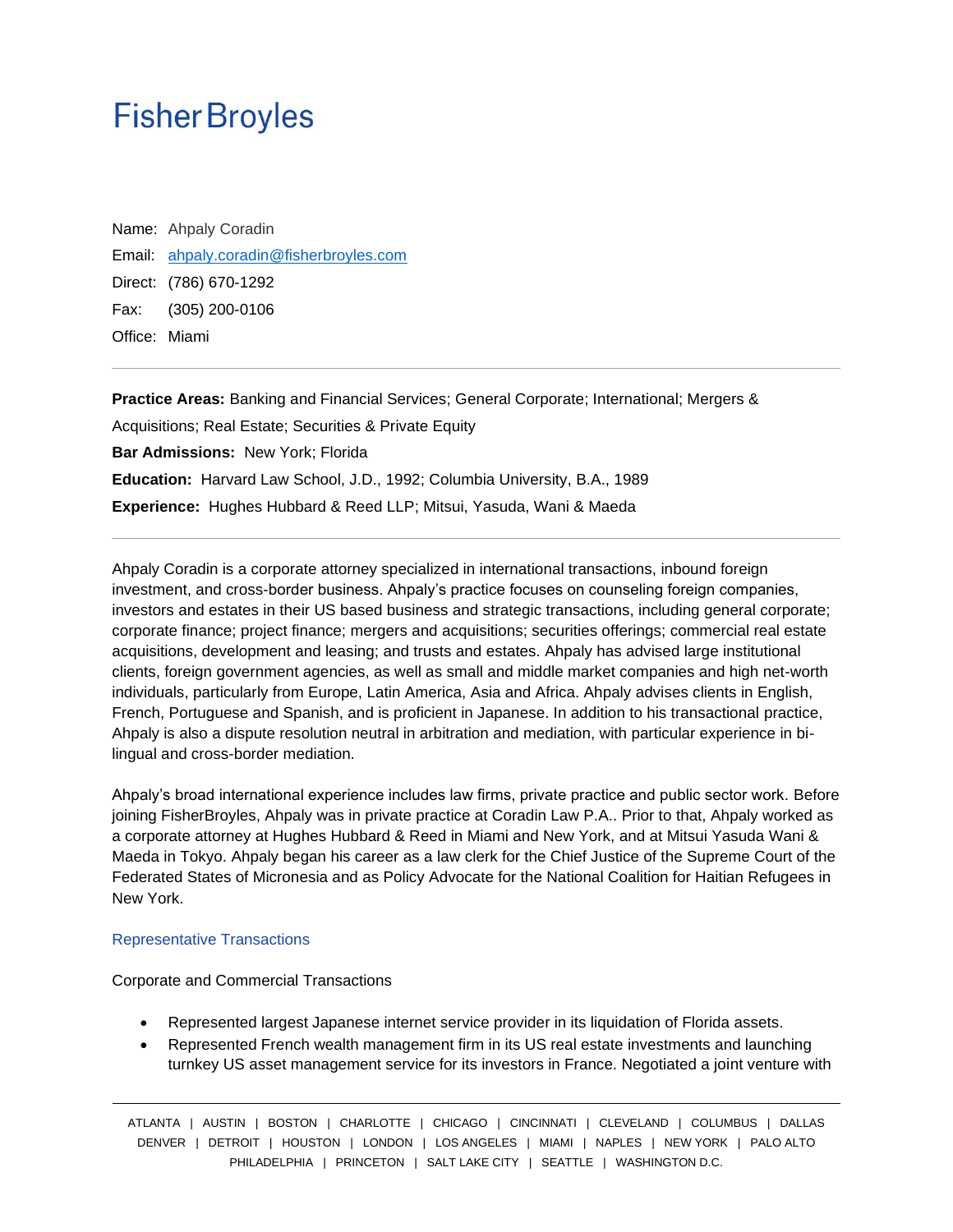# **Fisher Broyles**

#### Page 3 of 4

a property supplier and manager. Formed and represented all vehicles in acquisitions, sales, association board meetings, contractor renovations and management contracts.

- Represented Brazilian government telecommunications R&D agency in joint venture with US company.
- Counseled Japanese multinational automaker in drive shaft manufacturing joint venture with French automaker. Drafted JV agreement and interfaced with opposing counsel.
- Represented Brazilian telecom, in a joint venture with the five Andean Pact countries for the construction of a \$100 Million satellite by a French manufacturer. Negotiated and drafted joint venture agreement and satellite construction contract.
- Advised NY fund in acquisition of a subsidiary of a Canadian mining company, followed by reverse-merger with a TSX-listed mining company. Drafted and negotiated merger and JV documents. Prepared securities offerings for US and Canadian investors. Drafted and negotiated mining concession with the Government of Haiti. Counseled board of directors on corporate governance, minority rights and shareholder relations.
- Represented US solar energy company in independent power projects in Benin and Burkina Faso. Negotiated government concessions, project financing, power purchase agreements, EPC and O&M contracts. Led negotiations with ministries of energy, off-takers, international agencies, and financial institutions.
- Represented UK joint venture in early stage development of solar powered telecommunications infrastructure service in Nigeria.
- Advised Swiss company in negotiating distribution rights in Africa for a solar-powered mobile water filtration system.

## Financial Services

- Counseled Japanese bank in international syndicate for \$1 Billion oil rig project financing in Pakistan. Advised on credit default risk management structure.
- Drafted multi-tranche term loan and revolving credit facilities for Mexican multinational cement manufacturer.
- Drafted documents and performed closings for European and Brazilian banks in trade financings, letter of credit backed financings, and secured and unsecured bilateral and syndicated credit facilities.
- Drafted schedules and reviewed ISDA master agreements for Brazilian bank in connection with interest-rate swap agreements and credit-default swap agreements.
- Advised Japanese automobile finance company on ¥27 Billion auto loan ABS securitization arranged by a French bank.
- Advised Japanese small business finance company on ¥100 Billion small business loan ABS securitization arranged by UK bank and insured by US insurer.

## **Securities**

• Advised Brazilian bank on its USA PATRIOT Act compliance, including preparation of procedures for enhanced due diligence, suspicious activity reporting and currency transaction reporting.

ATLANTA | AUSTIN | BOSTON | CHARLOTTE | CHICAGO | CINCINNATI | CLEVELAND | COLUMBUS | DALLAS DENVER | DETROIT | HOUSTON | LONDON | LOS ANGELES | MIAMI | NAPLES | NEW YORK | PALO ALTO PHILADELPHIA | PRINCETON | SALT LAKE CITY | SEATTLE | WASHINGTON D.C.